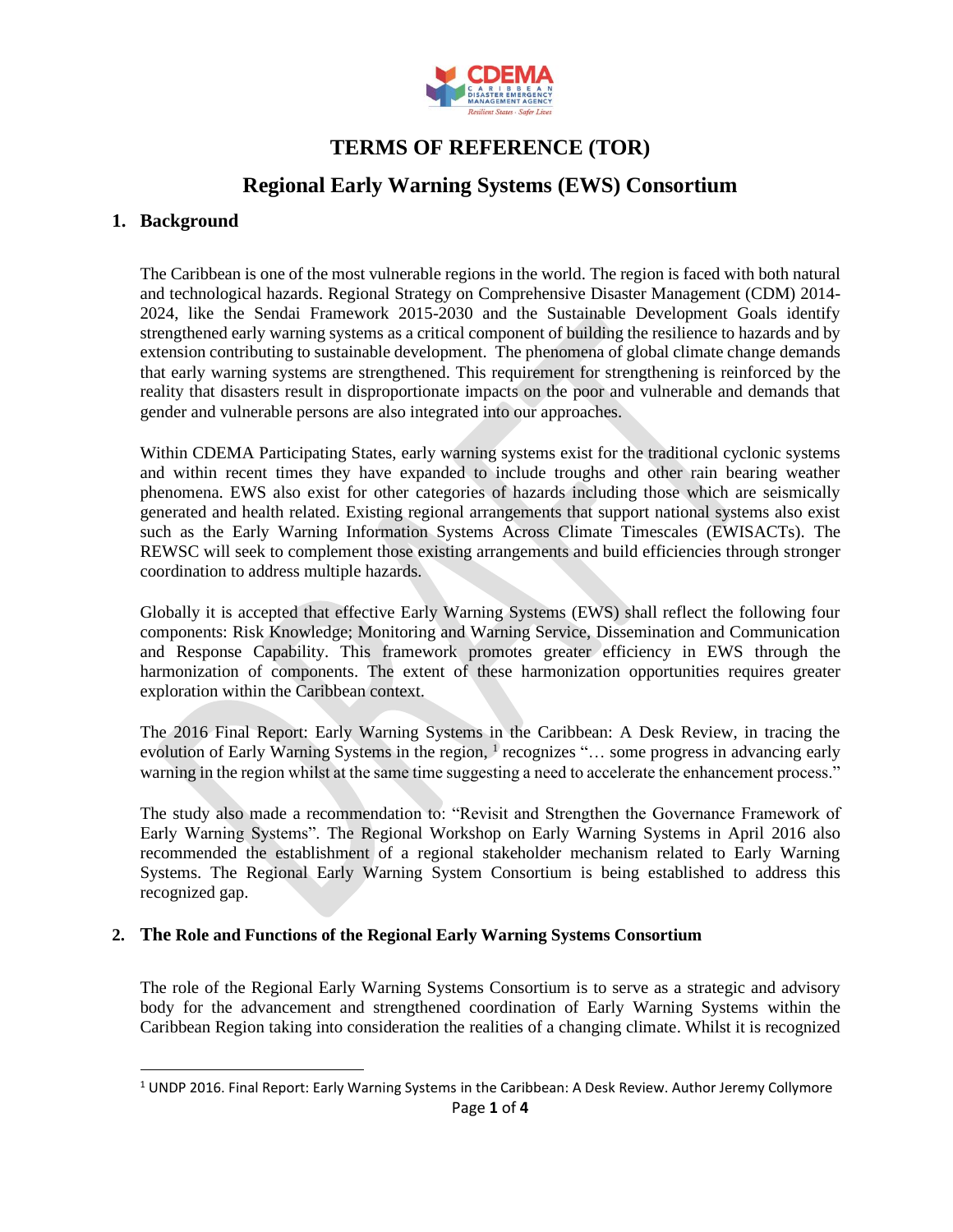

that early warning systems can apply to both natural and technological hazards, the initial focus of the EWS Consortium will be on natural hazards.

Specifically the REWSC will:

- i. Establish a regional strategic vision for EWS development linked to Comprehensive Disaster Management
- ii. Establish standards in support of Early Warning Systems
- iii. Promote the articulation of the scientific and technical processes of data acquisition, data sharing, hazard modeling and forecasting in support of EWS
- iv. Promote strategies for the engagement of stakeholders in support of regional Early warning Systems
- v. Articulate strategies for public-private partnerships in support of early warning systems
- vi. Facilitate collaboration and cooperation among regional and national institutions which support the regional vision for Early Warning Systems in the Caribbean
- vii. Promote the consolidation of national integrated multi-hazard Early Warning Systems
- viii. Promote the standardization of alerts for different hazards and harmonization of key messages
- ix. Promote the expansion of community based EWS including consideration of gender and vulnerable groups
- x. Development of a Harmonized Regional Action Plan for Advancing EWS
- xi. Support resource mobilization efforts in support of Early Warning Systems
- xii. Support Monitoring, Evaluation and Reporting on Early Warning Systems

## <span id="page-1-0"></span>**3. Membership/ Composition of the Regional Early Warning Systems Consortium**

The REWSC will comprise representatives of institutions which have a mandate to support Early Warning Systems in the region and comprise the agencies:

- i. Caribbean Agricultural Research and Development Institute (CARDI)
- ii. Caribbean Community Climate Change Centre (CCCCC)
- iii. Caribbean Community Secretariat (CARISEC)
- iv. Caribbean Disaster Emergency Management Agency (CDEMA) (Chair)
- v. Caribbean Institute for Meteorology and Hydrology (CIMH)
- vi. Caribbean Meteorological Organization (CMO)
- vii. Caribbean Public Health Agency (CARPHA)
- viii. Caribbean Telecommunications Union (CTU)
- ix. Intergovernmental Oceanographic Commission of the United Nations Educational, Scientific and Cultural Organization (UNESCO-IOC)-led Intergovernmental Coordination Group for the Tsunami and Other Coastal Hazards Warning System for the Caribbean and Adjacent Regions (ICG/CARIBE EWS)
- x. National Emergency Management Office (NEMO) St. Vincent and the Grenadines
- xi. National Meteorological Service (NMS) Jamaica
- xii. Seismic Research Centre (SRC), University of the West Indies (UWI)
- xiii. University of Guyana (UG)
- xiv. University of the West Indies (UWI) Climate Studies Group
- xv. University of the West Indies Disaster Risk Reduction Centre (UWI DRRC)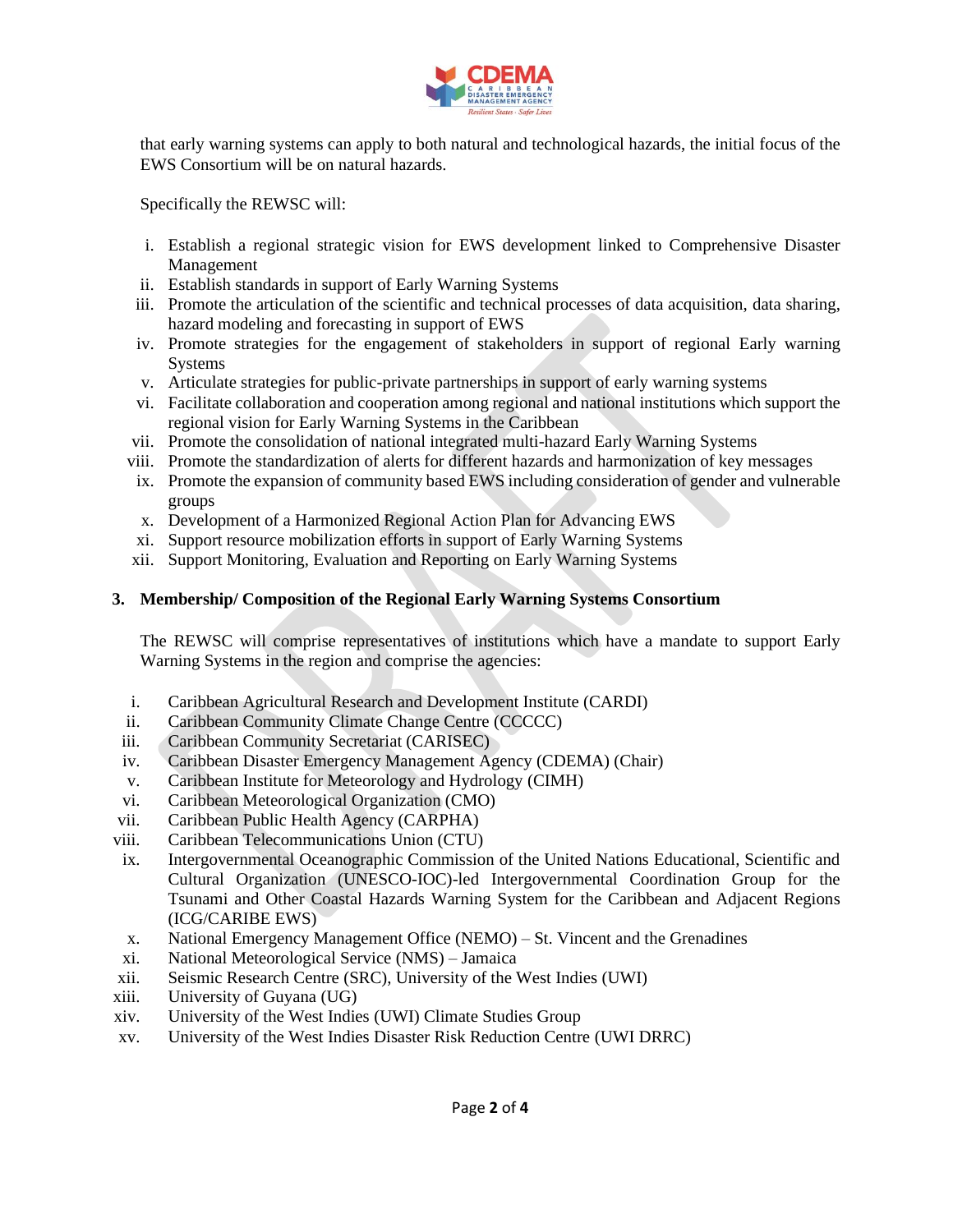

### **Observers**

The following institutions will have observer status in the Consortium. Observers are non-voting members that will provide technical input to the Consortium.

- xvi. International Federation of the Red Cross (IFRC)
- xvii. Climate Risk and Early Warning Systems Initiative (CREWS)
- xviii. United Nations Development Programme (UNDP) Barbados and the OECS
- xix. Organisation of Eastern Caribbean States (OECS)

Membership in the Consortium may be expanded as deemed necessary.

## **4. Frequency of Meetings**

The REWSC will meet twice a year and any other time deemed necessary by the body thereafter.

A majority (51%) of the representatives of the REWSC as named in Item [23](#page-1-0) above will constitute a quorum and must be present for meetings to be convened.

In keeping with its specific functions and responsibilities, the REWSC shall regulate its procedures for conduct of the meetings and regulate its own proceedings

## **5. Duration of Regional Early Warning Systems Consortium**

The REWSC will sit for the duration of the current CDM Strategy to 2024.

#### **6. Chairmanship of the REWSC**

The REWSC will be chaired by the Executive Director of CDEMA or nominee. The Chair is responsible for:

- i. The conduct of the meeting.
- ii. Ensuring that an accurate record of the discussions and decisions of each meeting is prepared and forwarded to all members and that decisions are actioned.
- iii. Ensuring adequate follow-up on the undertakings of the members of the Sub-Committee

#### **7. Secretariat**

The CDEMA CU will serve as Secretariat of the REWSC.

### **8. Communication**

The preparation of the records of all official meetings of the will be the responsibility of the Secretary. An accurate summary of all meetings including actions and decisions taken will be compiled and forwarded to all members of the committee within three (3) weeks of the conclusion of each meeting.

#### **9. Meeting Location**